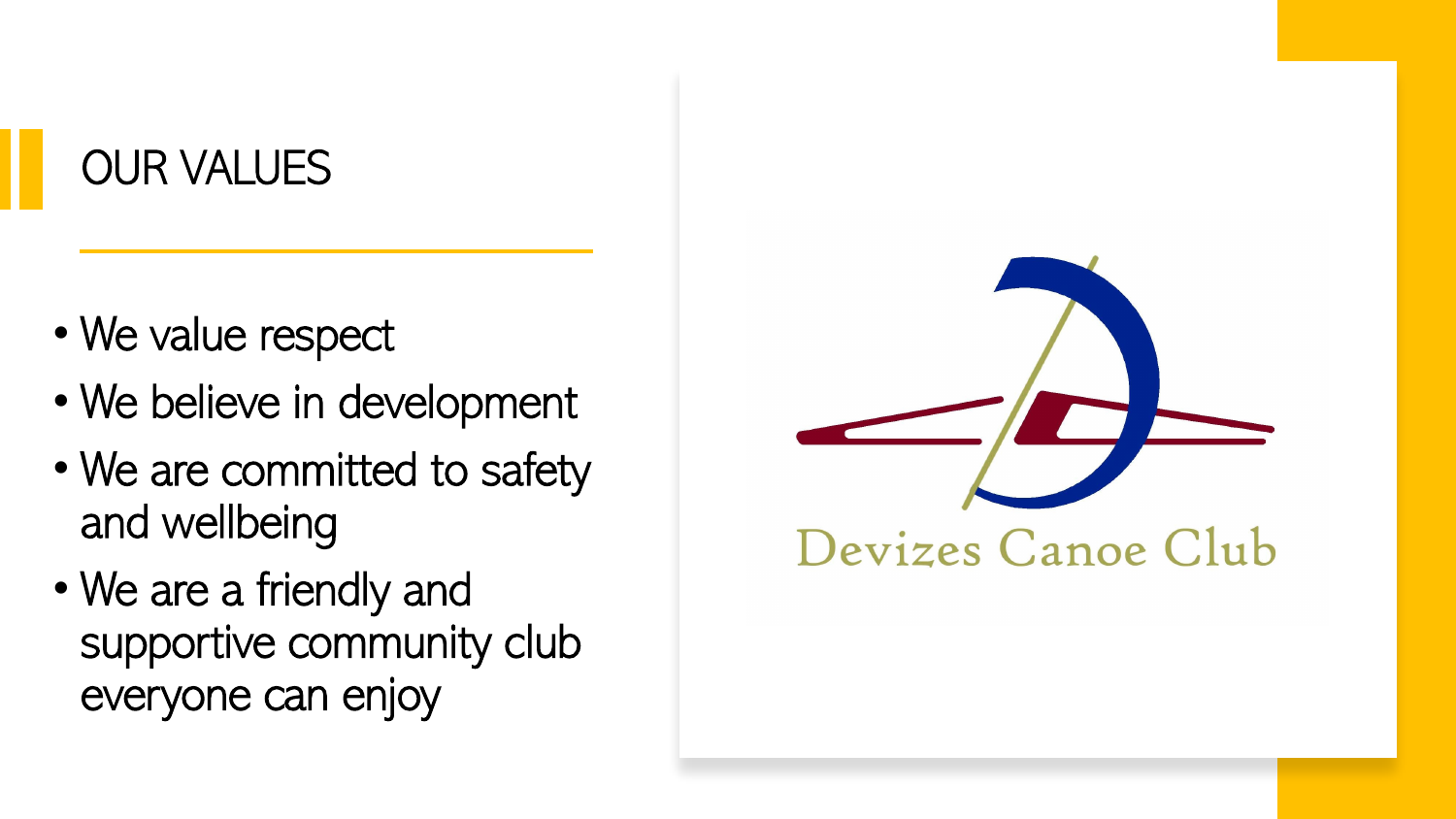# WE VALUE RESPECT

- We respect all paddlers, supporters, club property, our environment and other waterway users.
- We will make our best efforts to communicate with each other courteously, even when we disagree.
- We value inclusion and diversity and will challenge unacceptable behaviour.

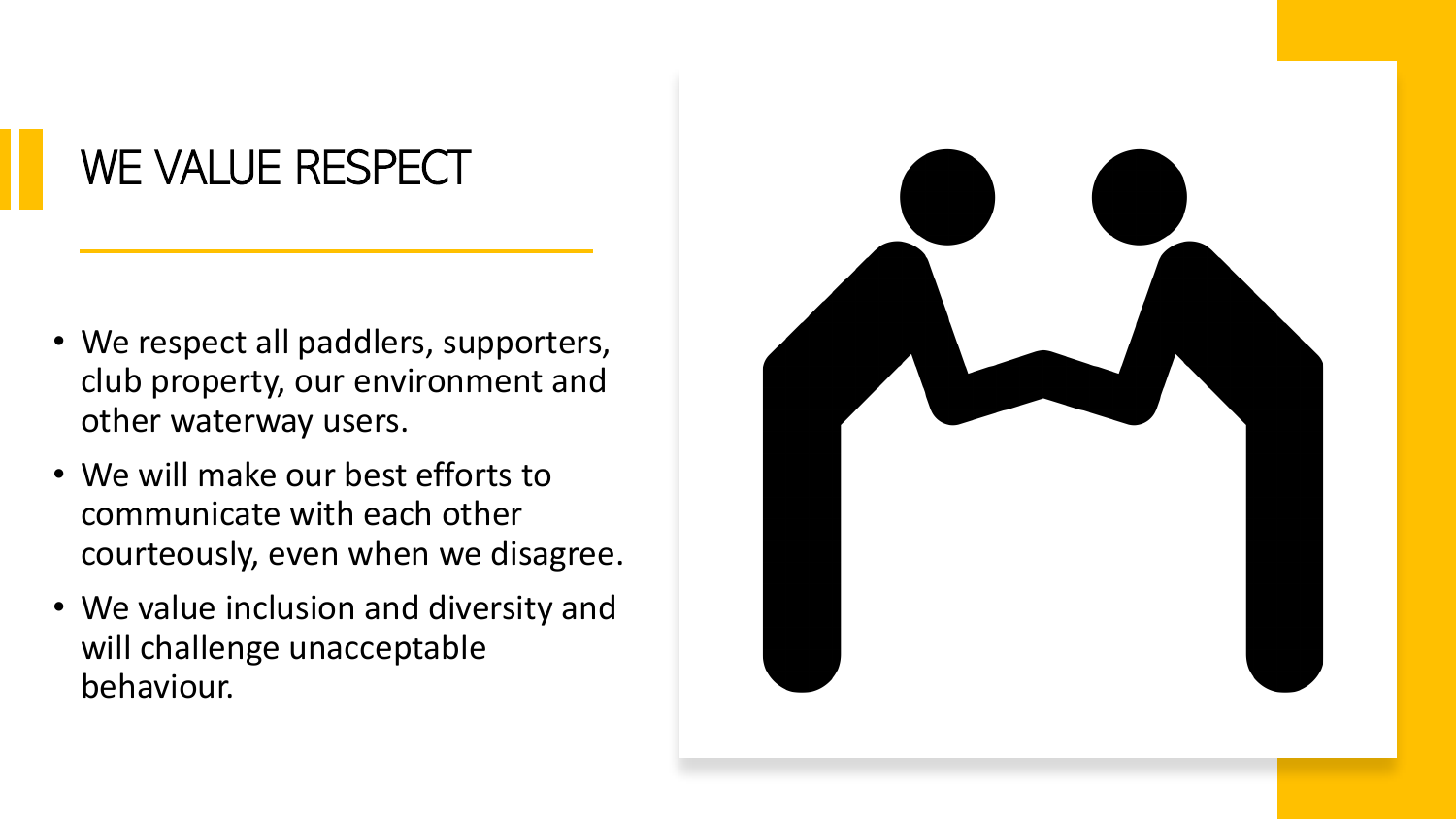### WE BELIEVE IN DEVELOPMENT

- Fast or slow, we support all paddlers to reach their potential and achieve personal goals.
- We value performance, commitment, and a sense of humour, not just results.
- We will support talent development and our sporting profile regionally and nationally

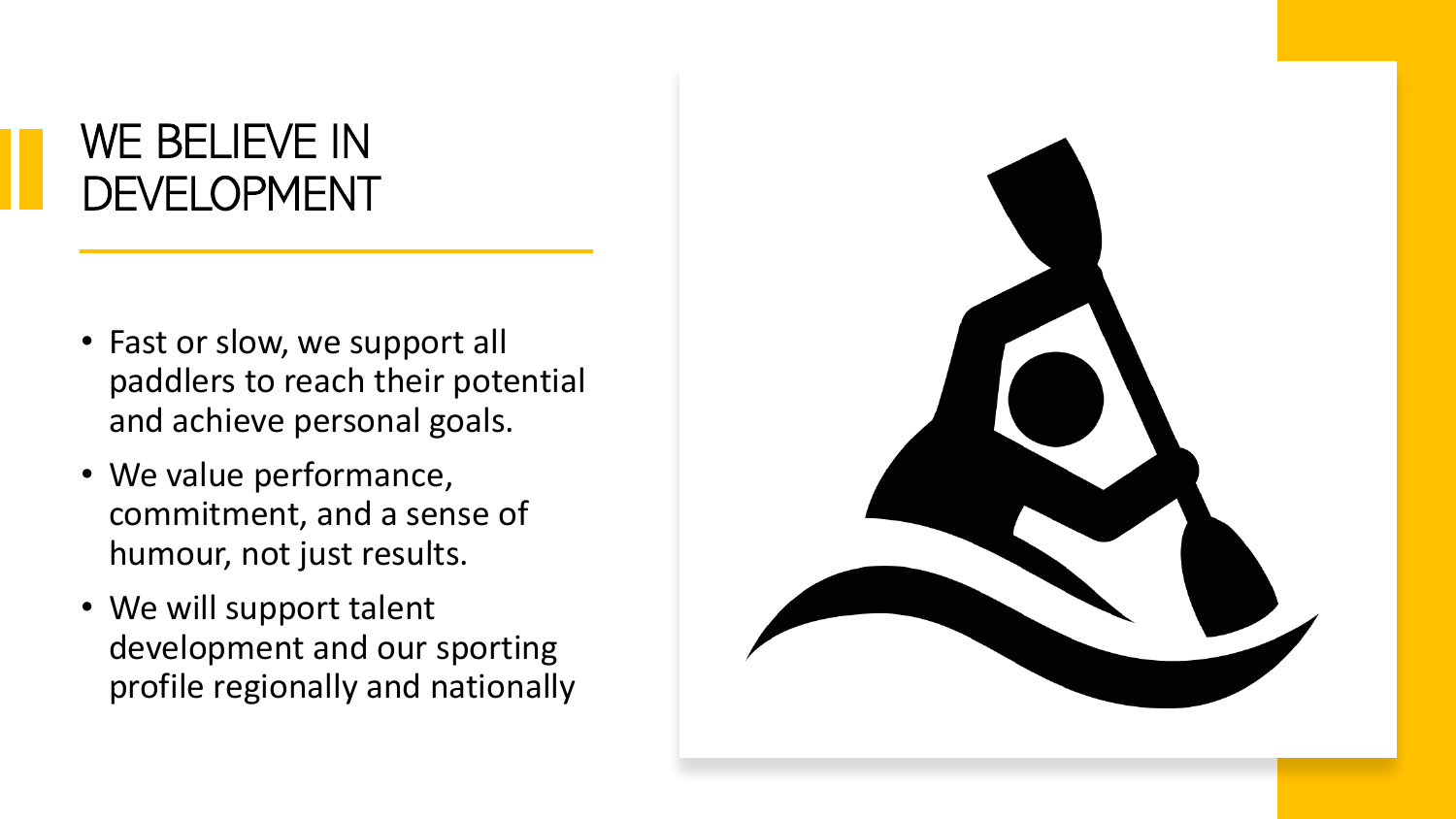### WE ARE COMMITTED TO SAFETY AND WELLBEING

- We prioritise the safety, health and wellbeing of our paddlers, volunteers, families, and supporters.
- We take individual responsibility for our own actions, behaviour, and decisions.